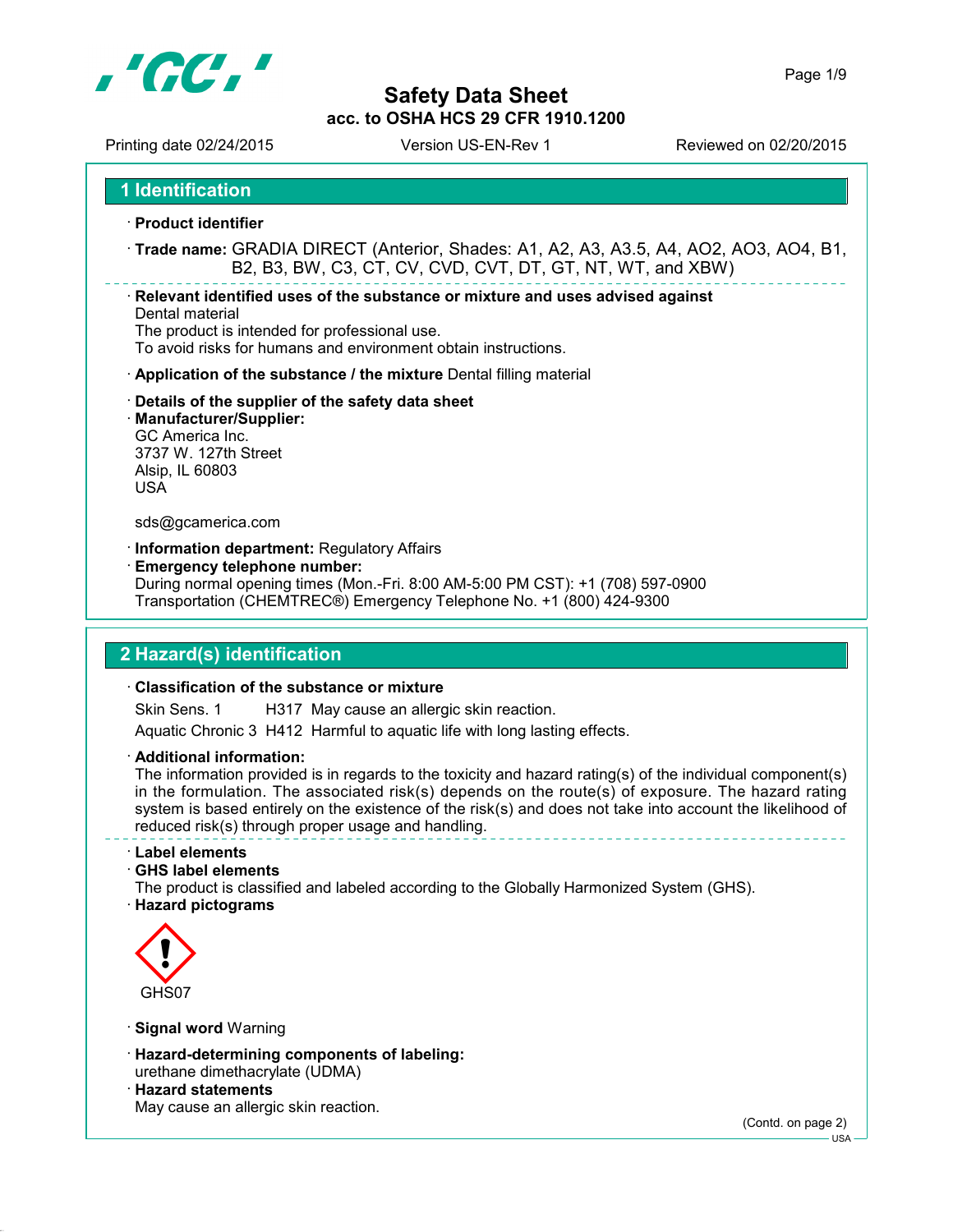Printing date 02/24/2015 Version US-EN-Rev 1 Reviewed on 02/20/2015



# **3 Composition/information on ingredients**

**Chemical characterization: Mixtures**

**Description:** Mixture of the substances listed below with nonhazardous additions.

| · Dangerous components:                   |              |  |
|-------------------------------------------|--------------|--|
| 72869-86-4 urethane dimethacrylate (UDMA) | $125 - 50\%$ |  |
| dimethacrylate**                          | 5-10%        |  |
| trimethacrylate**                         | 5-10%        |  |

#### **Additional information:**

If a substance is marked with \*\*, then substance is a trade secret. This is allowed under OSHA's Hazard Communication Standard (HCS) as a trade secret and under GHS as Confidential Business Information (CBI).

### **4 First-aid measures**

- **Description of first aid measures**
- **General information:**

Immediately remove any clothing soiled by the product. If symptoms persist consult doctor.

#### **After inhalation:**

Supply fresh air; consult doctor in case of complaints.

In case of unconsciousness place patient stably in side position for transportation.

(Contd. on page 3)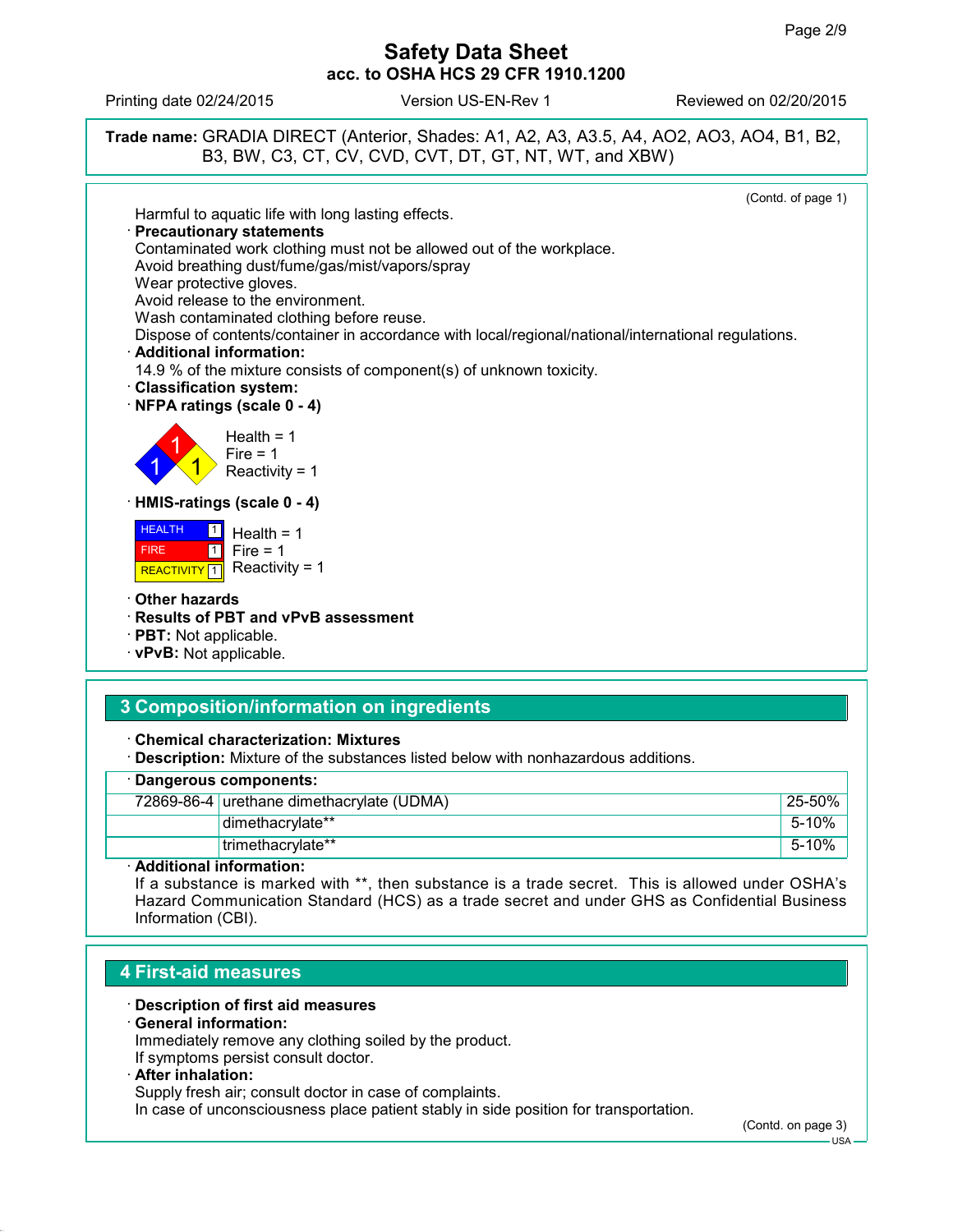Printing date 02/24/2015 Version US-EN-Rev 1 Reviewed on 02/20/2015

**Trade name:** GRADIA DIRECT (Anterior, Shades: A1, A2, A3, A3.5, A4, AO2, AO3, AO4, B1, B2, B3, BW, C3, CT, CV, CVD, CVT, DT, GT, NT, WT, and XBW)

(Contd. of page 2)

 **After skin contact:** Immediately wash with water and soap and rinse thoroughly. Seek medical treatment.

- **After eye contact:** Rinse opened eye for several minutes under running water. If symptoms persist, consult a doctor.
- **After swallowing:** Rinse out mouth and then drink plenty of water. If symptoms persist consult doctor.
- **Information for doctor:**
- **Most important symptoms and effects, both acute and delayed** Allergic reactions
- **Indication of any immediate medical attention and special treatment needed**
- No further relevant information available.

## **5 Fire-fighting measures**

- **Extinguishing media**
- **Suitable extinguishing agents:** CO2, extinguishing powder or water spray. Fight larger fires with water spray or alcohol resistant foam. Use fire fighting measures that suit the environment.
- **For safety reasons unsuitable extinguishing agents:** Water with full jet
- **Special hazards arising from the substance or mixture**

Formation of toxic gases is possible during heating or in case of fire.

- **Advice for firefighters**
- **Protective equipment:** Wear self-contained respiratory protective device.
- **Additional information**

Dispose of fire debris and contaminated fire fighting water in accordance with official regulations.

### **6 Accidental release measures**

 **Personal precautions, protective equipment and emergency procedures** Remove persons from danger area. Avoid contact with the eyes and skin. Wear protective clothing. **Environmental precautions:** Do not allow product to reach sewage system or any water course. Inform respective authorities in case of seepage into water course or sewage system. Do not allow to penetrate the ground/soil. In case of seepage into the ground inform responsible authorities. **Methods and material for containment and cleaning up:** Absorb liquid components with liquid-binding material. Dispose of the collected material according to regulations. **Reference to other sections** See Section 7 for information on safe handling. See Section 8 for information on personal protection equipment.

See Section 13 for disposal information.

(Contd. on page 4)

USA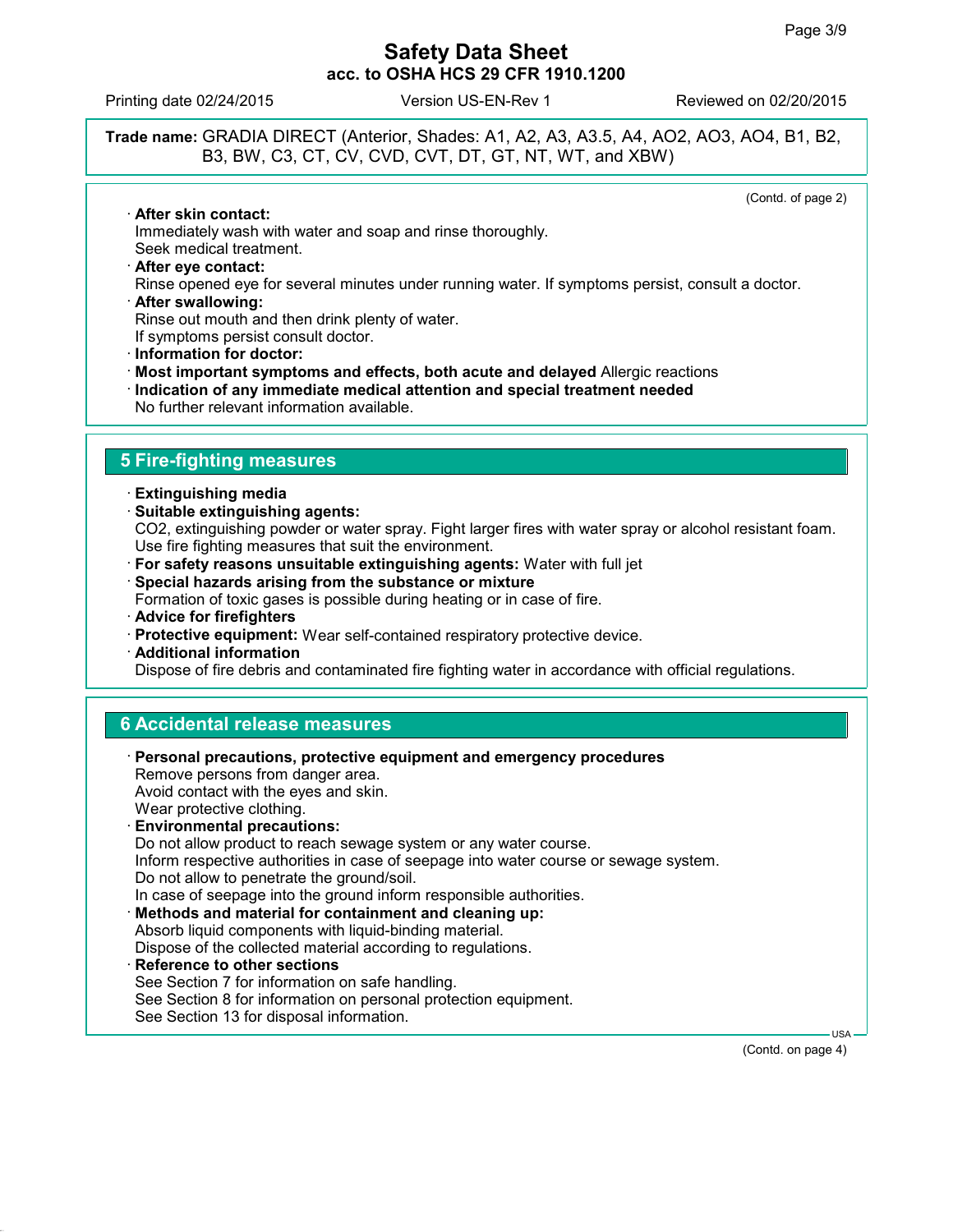Printing date 02/24/2015 Version US-EN-Rev 1 Reviewed on 02/20/2015

**Trade name:** GRADIA DIRECT (Anterior, Shades: A1, A2, A3, A3.5, A4, AO2, AO3, AO4, B1, B2, B3, BW, C3, CT, CV, CVD, CVT, DT, GT, NT, WT, and XBW)

(Contd. of page 3)

### **7 Handling and storage**

- **Handling:**
- **Precautions for safe handling**
- Observe instructions for use.

Ensure good ventilation/exhaustion at the workplace.

Prevent formation of aerosols.

Avoid contact with the eyes and skin.

- **Information about protection against explosions and fires:** No special measures required.
- **Storage:**
- **Requirements to be met by storerooms and receptacles:** Store only in unopened original receptacles.
- **Information about storage in one common storage facility:** Store away from foodstuffs.
- **Further information about storage conditions:** Observe instructions for use / storage.
- **Specific end use(s)** No further relevant information available.

### **8 Exposure controls/personal protection**

**Additional information about design of technical systems:** No further data; see item 7.

- **Control parameters**
- **Components with limit values that require monitoring at the workplace:**

#### **trimethacrylate\*\***

WEEL Long-term value: 1 mg/m<sup>3</sup> **Skin** 

**Additional information:** The lists that were valid during the creation were used as basis.

#### **Exposure controls**

- **Personal protective equipment:**
- **General protective and hygienic measures:**
- The usual precautionary measures for handling chemicals should be followed.
- Avoid contact with the eyes and skin.

Wash hands before breaks and at the end of work.

Immediately remove all soiled and contaminated clothing.

- **Breathing equipment:** Suitable respiratory protective device recommended.
- **Protection of hands:** Protective gloves
- **Material of gloves**

The selection of the suitable gloves does not only depend on the material, but also on further marks of quality and varies from manufacturer to manufacturer. As the product is a preparation of several substances, the resistance of the glove material can not be calculated in advance and has therefore to be checked prior to the application.

### **Penetration time of glove material**

The exact break through time has to be found out by the manufacturer of the protective gloves and has to be observed.

**Eye protection:** Safety glasses

(Contd. on page 5)

USA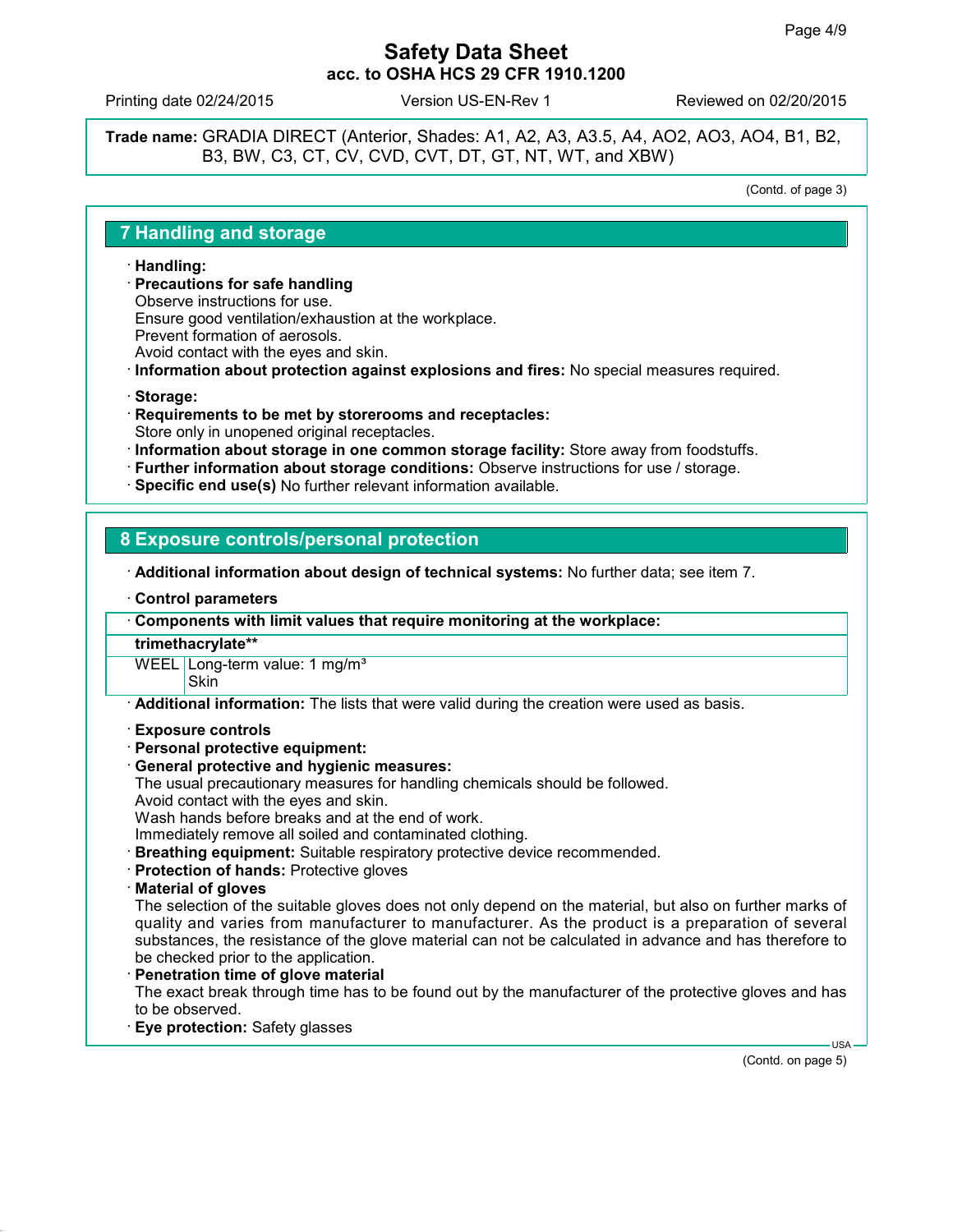Printing date 02/24/2015 Version US-EN-Rev 1 Reviewed on 02/20/2015

**Trade name:** GRADIA DIRECT (Anterior, Shades: A1, A2, A3, A3.5, A4, AO2, AO3, AO4, B1, B2, B3, BW, C3, CT, CV, CVD, CVT, DT, GT, NT, WT, and XBW)

(Contd. of page 4)

| <b>9 Physical and chemical properties</b>                                                                     |                                                      |
|---------------------------------------------------------------------------------------------------------------|------------------------------------------------------|
| · Information on basic physical and chemical properties<br><b>General Information</b><br>Appearance:<br>Form: | Pasty                                                |
| Color:                                                                                                        | According to product specification                   |
| Odor:                                                                                                         | Characteristic                                       |
| Odor threshold:                                                                                               | Not determined.                                      |
| pH-value:                                                                                                     | Not determined.                                      |
| Change in condition<br><b>Melting point/Melting range:</b><br><b>Boiling point/Boiling range:</b>             | Undetermined.<br>Undetermined.                       |
| · Flash point:                                                                                                | Not applicable.                                      |
| · Flammability (solid, gaseous):                                                                              | Not applicable.                                      |
| · Ignition temperature:                                                                                       | Undetermined.                                        |
| <b>Decomposition temperature:</b>                                                                             | Not determined.                                      |
| · Auto igniting:                                                                                              | Product is not selfigniting.                         |
| · Danger of explosion:                                                                                        | Product does not present an explosion hazard.        |
| <b>Explosion limits:</b><br>Lower:<br>Upper:                                                                  | Not determined.<br>Not determined.                   |
| · Vapor pressure:                                                                                             | Not determined.                                      |
| Density:                                                                                                      | Not determined.                                      |
| <b>Relative density</b>                                                                                       | Not determined.                                      |
| <b>Vapour density</b>                                                                                         | Not determined.                                      |
| <b>Evaporation rate</b>                                                                                       | Not determined.                                      |
| · Solubility in / Miscibility with<br>Water:                                                                  | Insoluble.                                           |
| · Partition coefficient (n-octanol/water): Not determined.                                                    |                                                      |
| · Viscosity:                                                                                                  |                                                      |
| <b>Dynamic:</b>                                                                                               | Not determined.                                      |
| Kinematic:                                                                                                    | Not determined.                                      |
| <b>Solvent content:</b><br><b>Organic solvents:</b>                                                           | 0.0%                                                 |
| <b>Solids content:</b><br><b>Other information</b>                                                            | 100.0%<br>No further relevant information available. |
|                                                                                                               |                                                      |

# **10 Stability and reactivity**

**Reactivity** No further relevant information available.

**Chemical stability** Stable at ambient temperature.

(Contd. on page 6)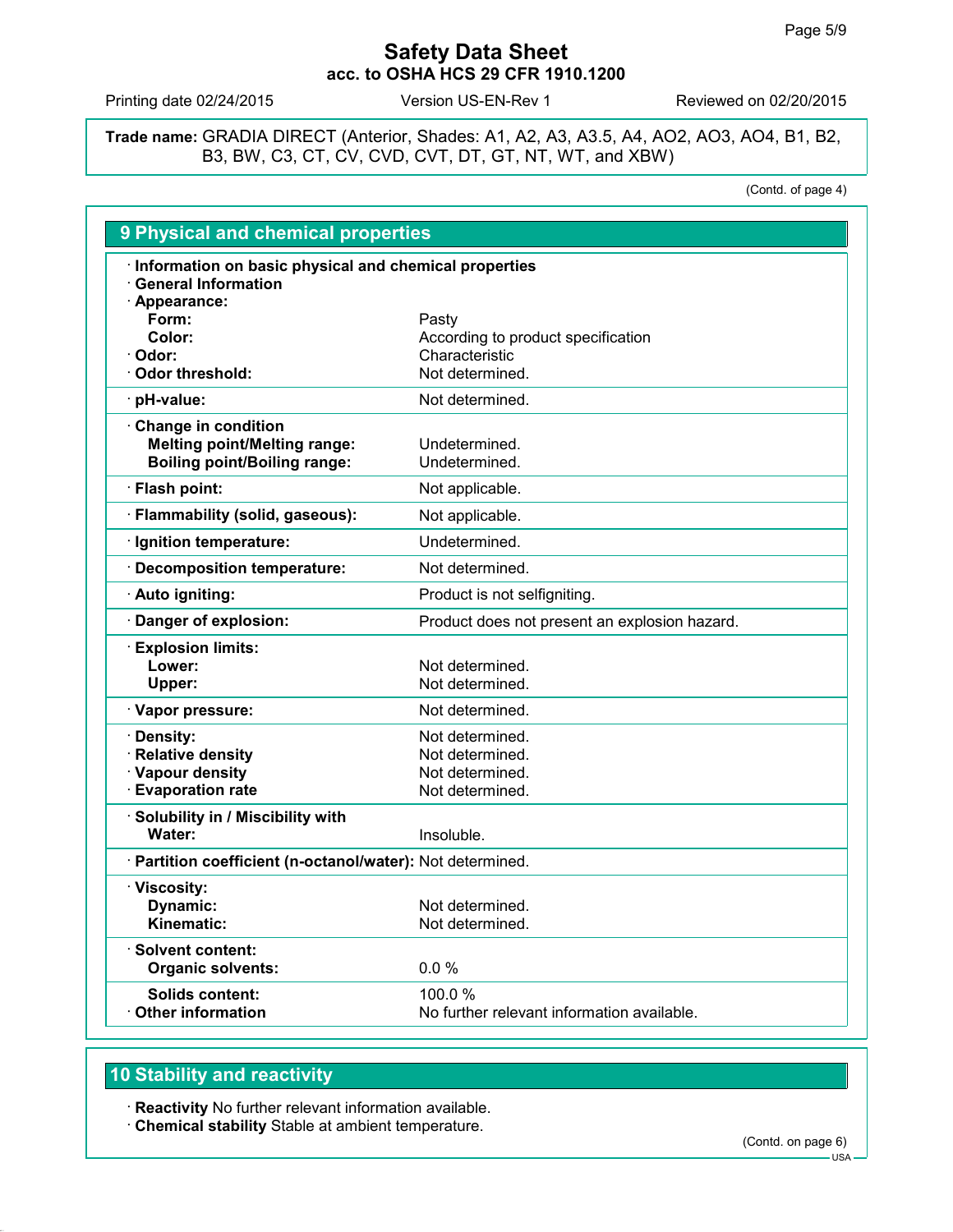Printing date 02/24/2015 Version US-EN-Rev 1 Reviewed on 02/20/2015

**Trade name:** GRADIA DIRECT (Anterior, Shades: A1, A2, A3, A3.5, A4, AO2, AO3, AO4, B1, B2, B3, BW, C3, CT, CV, CVD, CVT, DT, GT, NT, WT, and XBW)

(Contd. of page 5)

- **Thermal decomposition / conditions to be avoided:** No decomposition if used according to specifications.
- **Possibility of hazardous reactions** No dangerous reactions known.
- **Conditions to avoid** No further relevant information available.
- **Incompatible materials:** No further relevant information available.
- **Hazardous decomposition products:** No dangerous decomposition products known.

### **11 Toxicological information**

- **Information on toxicological effects**
- **Acute toxicity:**
- **LD/LC50 values that are relevant for classification:** No further relevant information available.
- **Primary irritant effect:**
- **on the skin:** No irritant effect.
- **on the eye:** No irritating effect.
- **Sensitization:** Sensitization possible through skin contact.
- **Experience with humans:** May cause damage to kidneys. May cause damage to liver.
- **Additional toxicological information:**
- **Carcinogenic categories**

#### **IARC (International Agency for Research on Cancer)**

silicon dioxide, amorphous 3

butylated hydroxytoluene (BHT) 3

### **NTP (National Toxicology Program)**

None of the ingredients is listed.

**OSHA-Ca (Occupational Safety & Health Administration)**

None of the ingredients is listed.

#### **Carcinogenic categories' legend:**

IARC Group 1: The agent is carcinogenic to humans.

IARC Group 2A: The agent is probably carcinogenic to humans.

IARC Group 2B: The agent is possibly carcinogenic to humans.

- IARC Group 3: The agent is not classifiable as to its carcinogenicity to humans.
- IARC Group 4: The agent is probably not carcinogenic to humans.

NTP K: Known to be human carcinogen.

NTP R: Reasonably anticipated to be human carcinogen.

# **12 Ecological information**

**Toxicity**

**Aquatic toxicity:**

### **trimethacrylate\*\***

LC50/96h (dynamic) >1 mg/L (Oncorhvnchus mykiss) (OECD Guideline 203 (Fish, Acute Toxicity Test))

**Persistence and degradability** No further relevant information available.

(Contd. on page 7)

USA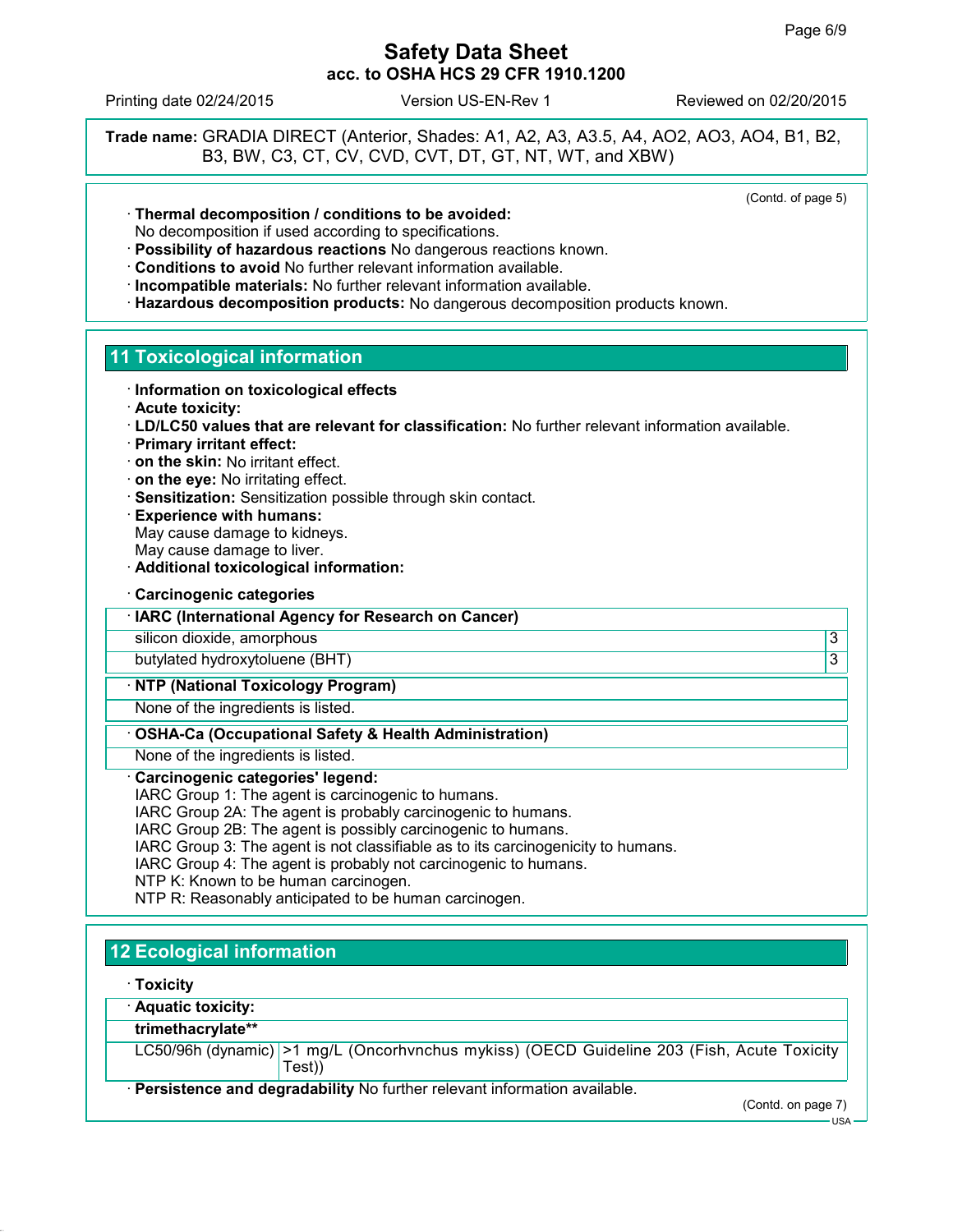Printing date 02/24/2015 Version US-EN-Rev 1 Reviewed on 02/20/2015

**Trade name:** GRADIA DIRECT (Anterior, Shades: A1, A2, A3, A3.5, A4, AO2, AO3, AO4, B1, B2, B3, BW, C3, CT, CV, CVD, CVT, DT, GT, NT, WT, and XBW)

(Contd. of page 6)

- **Behavior in environmental systems:**
- **Bioaccumulative potential** No further relevant information available.
- **Mobility in soil** No further relevant information available.
- **Ecotoxical effects:**
- **Remark:** Harmful to fish
- **Additional ecological information:**
- **General notes:**

Water hazard class 3 (Self-assessment): extremely hazardous for water

Do not allow product to reach ground water, water course or sewage system, even in small quantities. Danger to drinking water if even extremely small quantities leak into the ground. Harmful to aquatic organisms

- **Results of PBT and vPvB assessment**
- **PBT:** Not applicable.
- **vPvB:** Not applicable.

**Other adverse effects** No further relevant information available.

### **13 Disposal considerations**

**Waste treatment methods**

**Recommendation:**

Must not be disposed of together with household garbage. Do not allow product to reach sewage system.

**Uncleaned packagings:**

**Recommendation:** Disposal must be made according to official regulations.

| · UN-Number                                |                 |  |
|--------------------------------------------|-----------------|--|
| · DOT, ADR, ADN, IMDG, IATA                | Void            |  |
| · UN proper shipping name                  |                 |  |
| · DOT, ADR, ADN, IMDG, IATA                | Void            |  |
| · Transport hazard class(es)               |                 |  |
| · DOT, ADR, ADN, IMDG, IATA                |                 |  |
| · Class                                    | Void            |  |
| · Packing group                            |                 |  |
| · DOT, ADR, IMDG, IATA                     | Void            |  |
| · Environmental hazards:                   |                 |  |
| $\cdot$ Marine pollutant:                  | No.             |  |
| · Special precautions for user             | Not applicable. |  |
| Transport in bulk according to Annex II of |                 |  |
| MARPOL73/78 and the IBC Code               | Not applicable. |  |

(Contd. on page 8)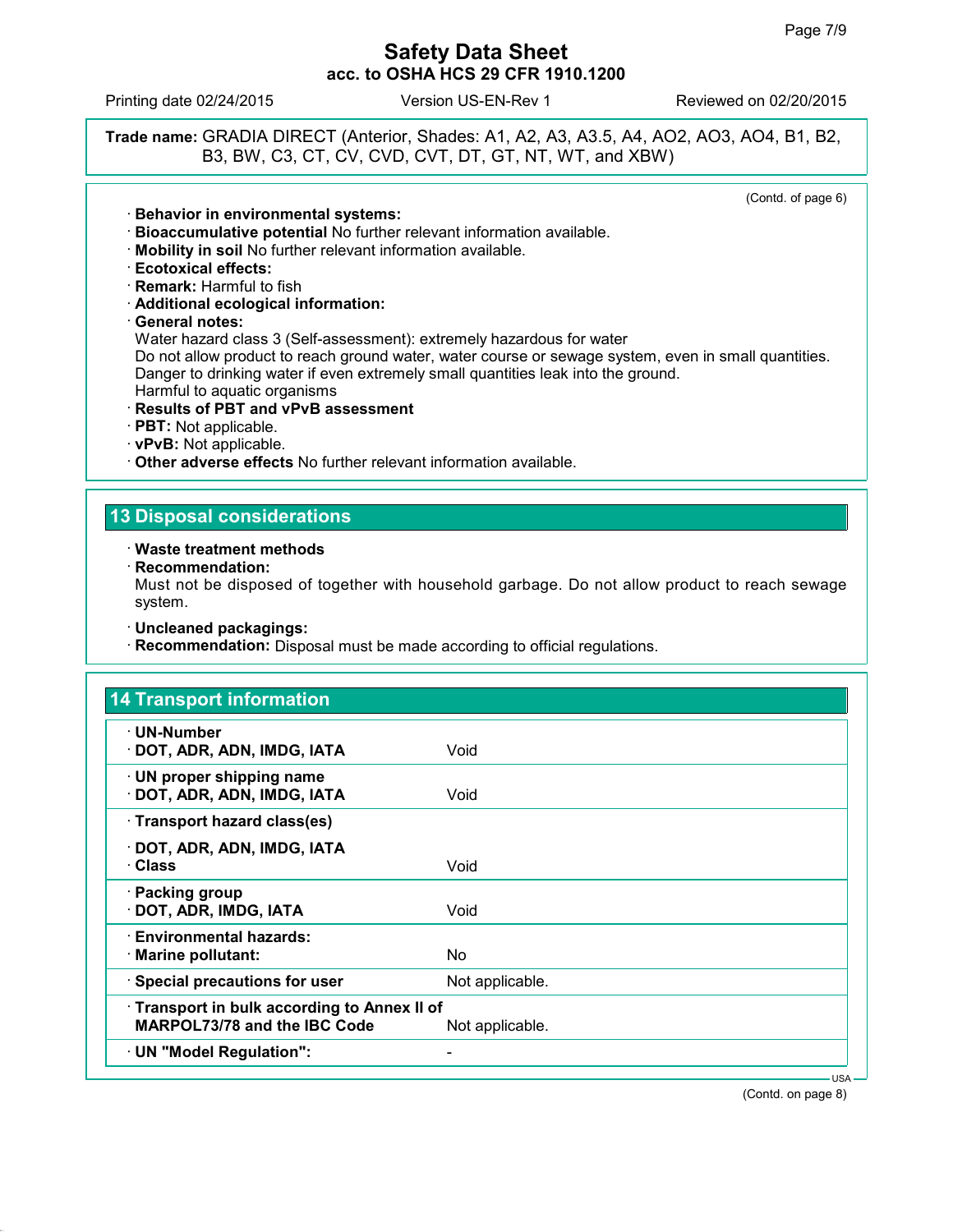Printing date 02/24/2015 Version US-EN-Rev 1 Reviewed on 02/20/2015

**Trade name:** GRADIA DIRECT (Anterior, Shades: A1, A2, A3, A3.5, A4, AO2, AO3, AO4, B1, B2, B3, BW, C3, CT, CV, CVD, CVT, DT, GT, NT, WT, and XBW)

(Contd. of page 7)

## **15 Regulatory information**

 **Safety, health and environmental regulations/legislation specific for the substance or mixture SARA (Superfund Amendments and Reauthorization Act)**

**Section 355 (extremely hazardous substances):**

None of the ingredient is listed.

**Section 313 (Specific toxic chemical listings):**

None of the ingredients is listed.

**TSCA (Toxic Substances Control Act):**

urethane dimethacrylate (UDMA)

glass, oxide, chemicals

dimethacrylate\*\*

trimethacrylate\*\*

#### **Carcinogenic categories**

**EPA (Environmental Protection Agency)**

None of the ingredients is listed.

**TLV (Threshold Limit Value established by ACGIH)**

butylated hydroxytoluene (BHT) and the control of the control of the control of the control of the control of the control of the control of the control of the control of the control of the control of the control of the con

**NIOSH-Ca (National Institute for Occupational Safety and Health)**

None of the ingredients is listed.

**GHS label elements**

The product is classified and labeled according to the Globally Harmonized System (GHS).

**Hazard pictograms**



**Signal word** Warning

**Hazard-determining components of labeling:**

urethane dimethacrylate (UDMA)

- **Hazard statements** May cause an allergic skin reaction. Harmful to aquatic life with long lasting effects.
- **Precautionary statements** Contaminated work clothing must not be allowed out of the workplace. Avoid breathing dust/fume/gas/mist/vapors/spray Wear protective gloves. Avoid release to the environment. Wash contaminated clothing before reuse. Dispose of contents/container in accordance with local/regional/national/international regulations. **Chemical safety assessment:** A Chemical Safety Assessment has not been carried out.

(Contd. on page 9)

USA